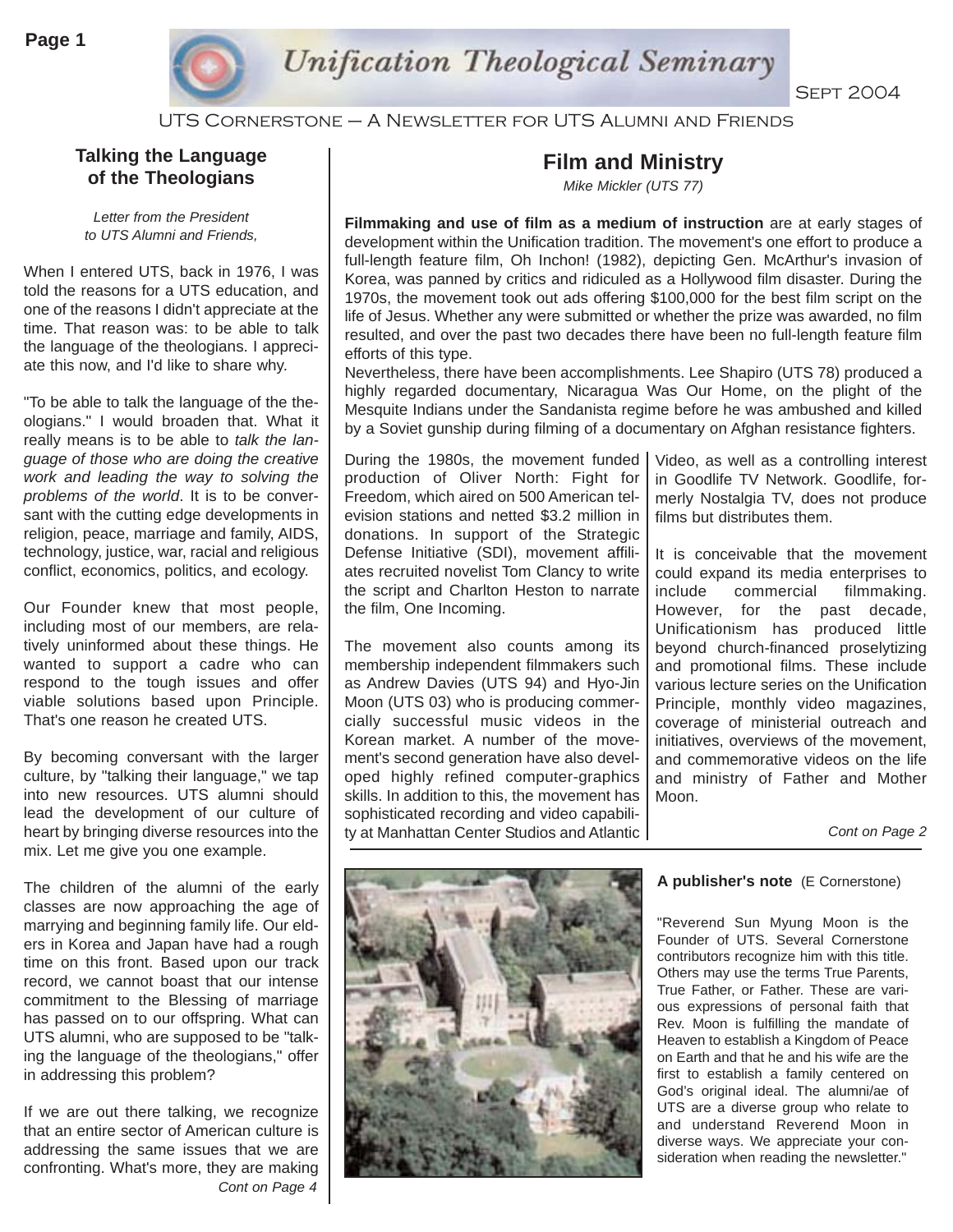

UTS Cornerstone – A Newsletter for UTS Alumni and Friends

**Film and Ministry** 

*Cont from page 1*

The movement may be providing something of an alternative to standard Hollywood fare through the Goodlife TV Network, but it's not enough. Hollywood and leading filmmaking studios continue to spread their influence and values globally. Given this situation, the movement needs to adjust accordingly. It needs to find ways to utilize the unending stream of feature films as a medium of instruction. It needs to develop a film ministry.

There is some evidence that this is occurring. At the grassroots level, members are experimenting with feature films as a component of Sunday school and religious education curricula. Clopha Deshotel (UTS 85) and Jeff Kingsley (UTS 90 ) have created video lessons and located helpful print and electronic resources which they've shared online. The Second Generation Department produced a teaching edition of the movement's core teaching, Principles of Heart (2002), which includes "topical movies" to stimulate reflection and discussion. Chungpyeong Lake Heaven and Earth Training Center, the movement's leading pilgrimage and workshop site, has now incorporated feature films illustrating religious themes and the spirit world as a regular feature of its forty-day workshops. Unification Thought's "Theory of Education" notes the important role that film can play in the "education of heart" and its "Theory of Art" lists criteria by which works of art, including film, can be evaluated. Nevertheless, as with filmmaking, the movement's use of film as a medium of instruction is still at an early stage of development.

#### **New UTS Course Introduced**

All this is by way of introduction to a new course, "Film and Ministry," offered at UTS last Spring. Years ago, as a graduate teaching assistant, I offered a course on film to college freshmen and for the past several years I've incorporated feature films into my Church History II course. In fact, I discovered that many of my former students retained a much clearer recollection of the films than of the course's lecture content. I also noticed the extent to

which seminarians patronized the Red Hook Lyceum 6, local area video stores, and the UTS video collection, all of which reinforced my conviction that there was sufficient interest to offer the course.

For the ten-week term, sixteen guinea pig seminarians and I immersed ourselves in celluloid. We viewed 23 movies in all, ranging from Bruce Almighty to God's Army (a depiction of two years on a Mormon mission), to A Walk To Remember (strong on sexual abstinence before marriage), to The Passion of the Christ to What Dreams May Come (a Chungpyeong favorite), and Left Behind I. For the last seven weeks of the course, our pattern was to view two mainstream Hollywood movies outside of class each week and a companion "Christian" feature film, always much shorter, on the same general topic in class.

I attempted to select films that related to the Seminary curriculum's concentrations in educational ministry, marriage and family ministry, church growth and development, and ministries of peace and justice, though the latter ministry was neglected (I'll make up for it next time). We supplemented these topics with sessions on Jesus in film, spirit world (angels, demons, and the afterlife), last things (apocalyptic films are hot), and a concluding session on Unification films. We couldn't obtain Oh Inchon! but viewed a 1978 Lee Shapiro short, Free Within These Bounds which dramatized a deprogramming.

A key course objective was to apply film to ministry. Therefore, prior to embarking on our film odyssey, we reviewed the "Hollywood vs. America" debate sparked by Michael Medved in a book by that title more than a decade ago. We also examined a typology of "*theological approaches to film criticism*" which includes avoidance, caution, dialogue, appropriation, and divine encounter (Robert Johnston*, Reel Spirituality, 43-58).* Finally, we considered the thesis, derived from anthropologist Joseph Campbell, that underlying film's many stories is a single underlying story which is "*about redemption, the process of paradigm-change or conversion in an individual" (see Brian Godawa, Hollywood Worldviews, 43-54).* 

The final course assignment was for students to select five additional films of their choice (bringing the total number of films viewed in the course to 28) and apply them to a specific ministry. The scope of ministries covered in the student's final projects was astounding. Student's found that feature films could support educational ministries to women, youth, Muslims, couples preparing for marriage, AIDs victims, educators, evangelists, preschool children, dancers, and to ministries in support of Korean-Japanese reconciliation.

One of the course's strengths derived from the medium itself -- specifically the capacity of film to engage the whole person: head, heart and even visceral body parts. As a consequence, class discussion was dynamic. The relatively equal number of Japanese, Korean, Africans and Americans made for a rich mix of perspectives and responses. I also found film to be an excellent tool for scripture study. For me, a course highlight was discussion of two Jesus films, The Last Temptation of Christ (1988) and The Passion of the Christ (2004). These films provided not only fresh, if contrasting perspectives on the gospels, but also forced us to consider the role of imagination and dramatic license in biblical interpretation. I was inspired to the extent of obtaining approval for a new course offering on "Jesus in Film."

The course's chief limitation was the instructor. As an academic, I tended to tilt discussion toward theology and worldview rather than ministry. I intend to address this in future offerings, particularly at the UTS Extension Center in Manhattan where I'm hoping Christians from other denominations will bring experience from their congregations to bear on the course. I'm also hoping to persuade the organizers of the movement's National Educator's Conference (held annually at Barrytown) to convene one or more sessions on film which will bring together those throughout the country who are applying this medium to education and ministry. I look forward to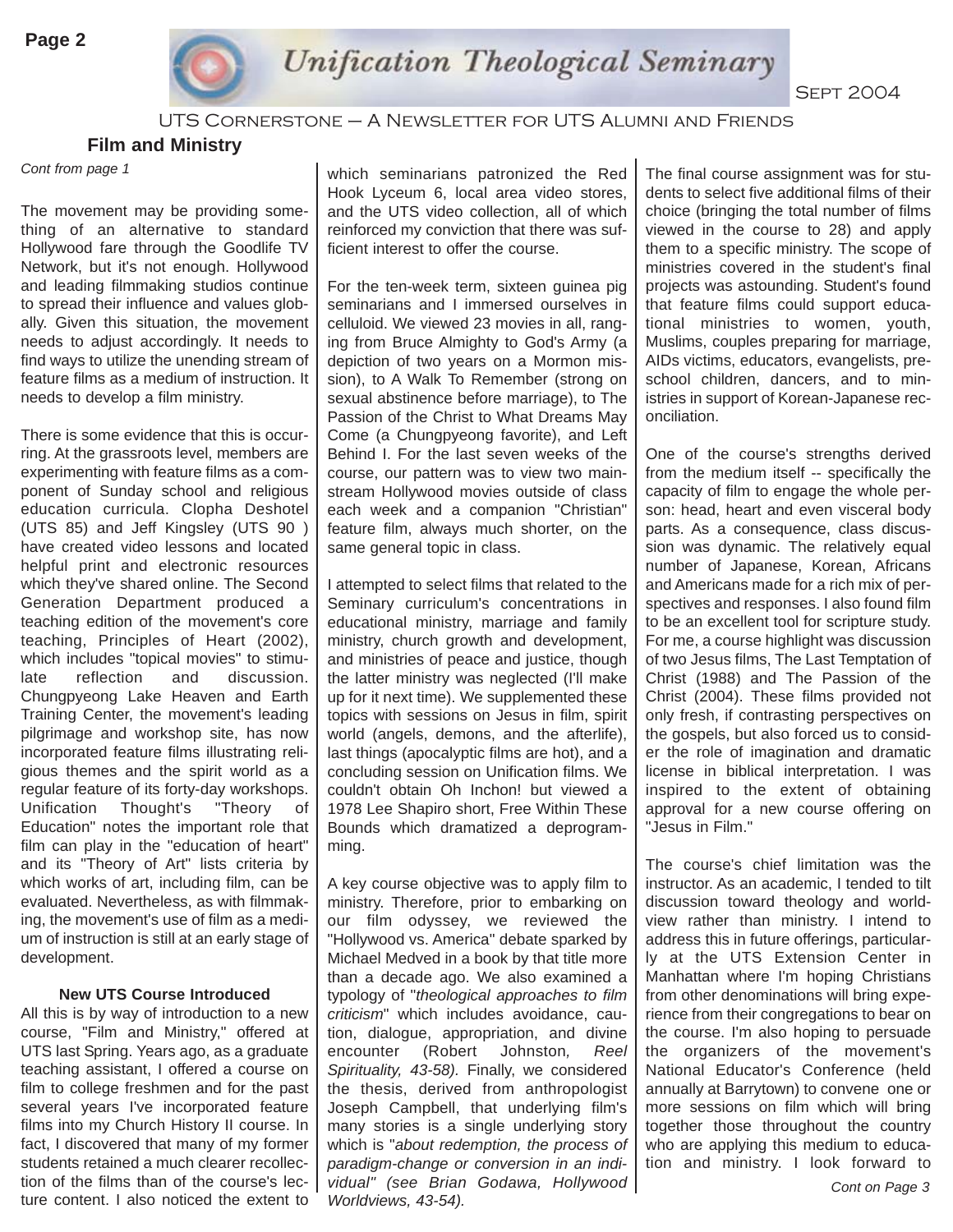

UTS Cornerstone – A Newsletter for UTS Alumni and Friends

**Film and Ministry** 

*Cont from page 2*

addressing issues raised by film and ministry in these settings and in class. I welcome your input on these pages or at mm@uts.edu.

*In addition to being a Professor of Church History, Mr. Mickler serves as UTS Vice-President*

#### **Recommended Reading**

*Submitted by Don Sardella*

#### **"Common Characteristics of the Next Generation of Leaders**

*Broad education Boundless curiosity Boundless enthusiasm Belief in people and teamwork Willingness to take risks Devotion to long-term growth rather than short-term profit Commitment to excellence Readiness Virtue Vision*

*And as they express themselves, they will make new movies, new industries, and perhaps a new world…If that sounds like an impossible dream to you, consider this: it's much easier to express yourself than to deny yourself. And much more rewarding too."*

From the book, "*On Becoming A Leader*" The Leadership Classic - Updated And Expanded *by* Warren Bennis



## *HAPPY 20TH CLASS OF 1984*

#### Name**: Jose M. Ferrete**

Current Location: Washington, D.C. (since 1994)

Family: Linda (Class of 1981).

Missions: Born in Portugal, right after the World War II. Graduated in Telecommunications Engineering at the University of Lisbon. Served as Lieutenant in the Portuguese Army. Joined the UC in 1977 in Portugal, spent 2 years in England and then was called to the USA in 1980 for the first World Tuna Tournament and formation of Ocean Church mission. One year later entered UTS. Graduated from the Divinity program in 1984. After graduation was assigned to work with Dr. Bo Hi Pak as his assistant. In 1985 pioneered as city leader in Idaho and 8 months later was assigned as the State Leader. In 1988 became the State Leader in Florida until 1993 when I was given freedom to act as tribal messiah. In 1994 we moved to Washington DC where we currently live. Email: j.ferrette@att.net

#### Name**: Ms. Frances Vianale**

Current location: 11 Sorbello Rd. #7 Paramus, NJ 07652 Graduate: 1984 M. Div. Contact info: 201-225-1379 Email: francesavianale@yahoo.com

#### Name**: Richard Keith Moore**

Location: Simi Valley, CA, USA Family: wife Isabel deLira, from Brazil, 3 children: Mark (13), Jonathan (12), Katia (9). Graduate: 1984 with MRE Diploma Missions: City Leader in Gainesville, Fl; Assistant at State HQ in Nashville TN; Design Engineer in Newton Falls, MA with David SC Kim; missionary and English teacher in Kimchon & Teagu, S. Korea; and now High School Science Teacher, LAUSD, North Hills, CA. Contact info: 1539 Eloise Circle, Simi Valley,

CA 93063 Tel: (805) 526-1473, (818) 523-7310 Email: mooredelira@hotmail.com

## Name**: Alan J. Inman**

Graduate: 1984

Missions/Career: A trained accountant from an international firm, Alan recently exceeded expectations in managing multiple grants for the Institute for Responsible Fatherhood, for which he served as the National Program Director.

Formerly, Alan served as Executive Director of Minority Alliance International, a New York based civil rights organization; as a consultant

to the City of New York; and as chairman of a New York City Community Planning Board. He has been a candidate for the New York State Assembly, a Presidential appointee to the White House Domestic Advisory Council. He is currently the host of a weekly radio talk show - Insight With Al Inman, on WVOX in New York. Alan is also the Regional Director of the American Family Coalition of New York State a national organization dedicated to ensuring that the family remains the cornerstone of the American society.

Contact info: Alinman596@aol.com

#### Name**: Gregory Breland**

Graduate: 1984 M. Div. Degree

Missions: Greg worked for the International Cultural Foundation as Executive Director for ICUS, the "Science Conference." He successfully completed 10 conferences until the program was phased out in 2001. He then moved his family from his hometown of Lexington, KY to Bridgeport, CT where he became Director of Special Projects at the University of Bridgeport where he deals with facilities and rental properties.

Family: His wife Keiko is working as registrar at Bridgeport International Academy, from which three of their four children graduated from high school. Chiyun will be a sophomore at UB, Chris will be a freshman at Drexell University in Philadelphia after finishing two years of STF. Nathan will be a freshman at UB and Matthew will be a 7th grader at Bridgeport Hope School. Email:102200.1762@compuserv.com

#### *Happy 10th Anniversary Class of 1994*

#### Name**: Shinobu Ishimaru**

Location: Saitama, Japan Family: Naoko and 4 children (Yasukuni, 12; Narukuni, 10; Terukuni, 9; Nobukuni, 6) Mission: Secretariat of Inter-Religious Federation for World Peace-Japan Graduate: 1994 E-mail: s\_ishi@that.ne.jp

#### Name**: Eric Holt**

Mission/Career: 1994-1997 Pastor WestRock Family Church, Westchester NY 1997-2001 Vice Regional Director NY Region 2001-present Comptroller, HSA-UWC Family: Wife: Kanae; Children: Shayne 17, Johan 15, Joanne 12 Graduate: 1994 currently studying for MBA Contact Info: Tel: (212) 997-0050, ext. 249 Fax: (212) 575-5105 eholt@familyfed.org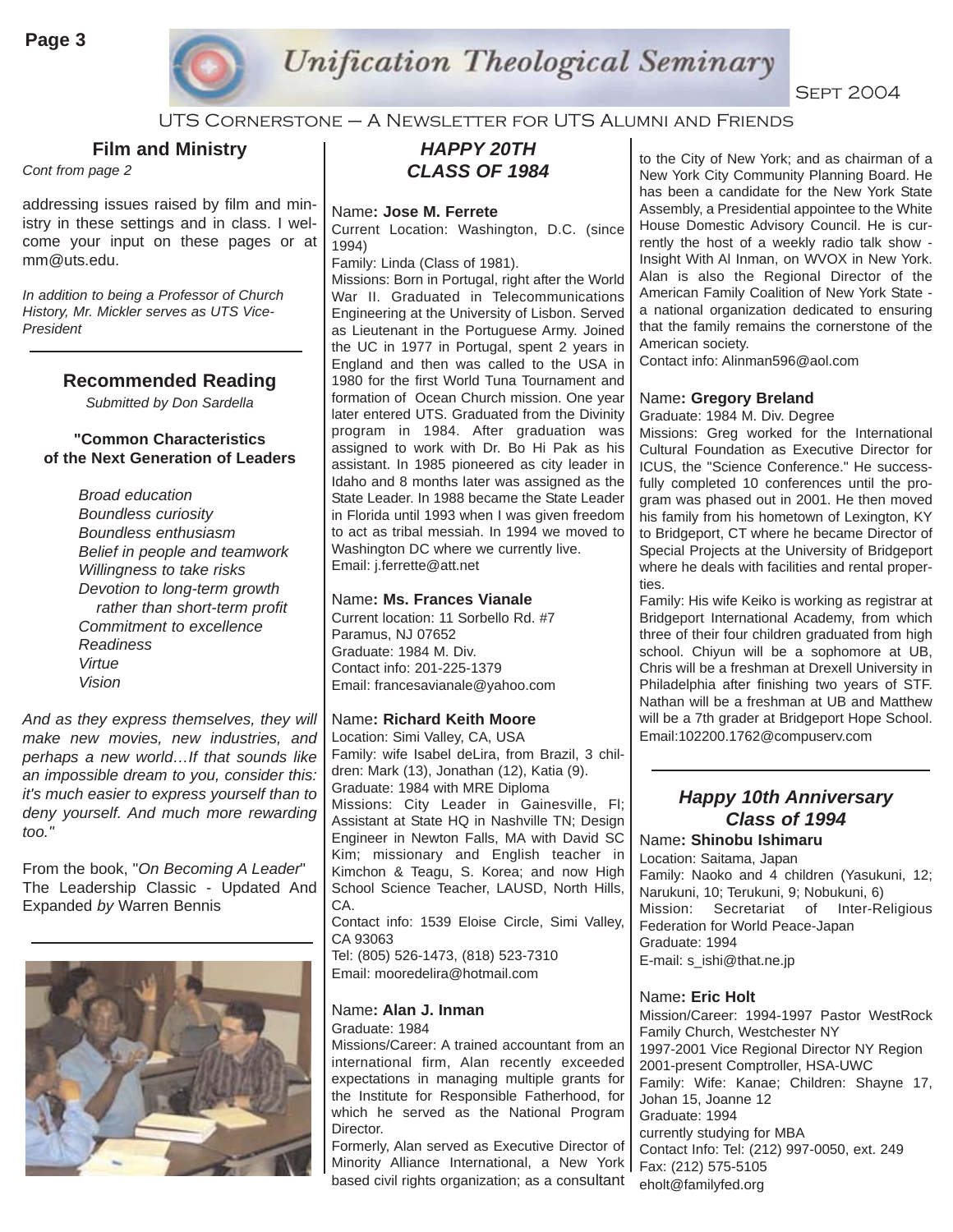

#### UTS Cornerstone – A Newsletter for UTS Alumni and Friends

**Talking the Language of the Theologians**

*Cont from page 1*

some progress! I'm thinking of activities such as the *SmartMarriages* conference, *Marriage Savers, Marriage Encounter*, and a host of marriage preparation curricula. Some UTS alums are talking this language. They are bringing the insights and resources that are out there into play to address our particular challenges.

I encourage all UTS alumni to *talk the language of the theologians*, both to learn from the best practices, and to share, in ways others find meaningful and relevant, the resources of the Divine Principle.

May God wholly bless you and yours,

Sincerely, *Tyler Hendrick*s

## **Report on UTS Graduates Meeting in Derby**

*Don Trubshaw (Class of '89)*

On Saturday, 29th May 2004, twelve UTS graduates met in Derby, Great Britain, for a day of discussion and fellowship. They came from London, Birmingham, Cheltenham and Derbyshire, and by happy coincidence gathered on the very day that the President of the worldwide UTS Alumni Associations, declared "a new start" for UTS graduates.

About two years ago William Peat (Class of '92) and myself, both living in the Derby area, started talking about setting up an association of graduates to discuss ideas for the future of the providence in Britain. But, just as we had decided to actually do something about it, William went to America to work on the Ambassadors for Peace programme, got promoted to a top spot and never set foot in England again.



I then picked up the theme again early this year with another graduate and Derbyshire local, Nicholas Redihough (Class of '91), and we decided to have a trial run by inviting the graduates from Birmingham for talks on the proposal in March. Based on the success of that we decided to proceed with the full meeting and invited as many graduates living in the UK as we could think of - altogether there are about 20.

Even though many have been and still are participating in Unification movement activities, there is undoubtedly a feeling within the wider church that Seminary Graduates have not been collectively living up to God and True Parents' expectations of providing leadership and vision for the nation. We all felt that the time was right for a meeting in which there could be a frank exchange of views within a common affirmation of faith and a sense of communal support for the fulfilment of our individual responsibility.

The first part of the programme took place at the University of Derby, which is in the process of building the first dedicated Multi-faith Centre attached to a British university. The meeting started with brief introductions, particularly bringing each other up to date with the developments of our missions and/or careers. This was followed by five short presentations:

Marshall de Souza (Class of '89) talked about the British Clergy Leadership Conference (BCLC), of which he is President, and its role in reaching out to Christian clergy; William Haines (Class of '92) outlined a 'theology of politics', which is basically his unique insight into the historical role of Britain in God's providence; I spoke about a new journal that I have been asked to edit which is being launched in Britain by the International and Inter-Religious Peace Council; Nicholas Redihough gave a presentation on the role of theology in the Unification movement; and Alfred O'Connor (Class of '88) made

some interesting suggestions on how we might put our UTS training to practical use.

The final hour of the meeting was given over to an animated, good humoured and free discussion of any issues that people felt inclined to raise. As a result of those inspiring discussions several decisions were made:

1. It was decided to make this an annual event along the lines of this meeting and to continue to meet outside of London.

2. A second informal gathering was suggested for the Autumn (November).

3. Everyone felt the structure of the association should be kept informal for the time being.

4. Don Trubshaw and Nicholas Redihough were asked to continue as the organising committee and Alfred O'Connor and Chris le Bas were included to represent the Midlands area and London.

5. It was collectively felt that one of the most important responsibilities we have as UTS graduates is to promote the value of a Seminary education, particularly to the second generation, and that we should look at how we can further that aim.

David Hanna organised the production of a document marking the occasion, entitled appropriately enough "The Derby Declaration," to which each participant contributed an article. These articles both summarised those things we had been discussing that day, but also distilled into a single sentence a philosophy of life or current determination. Each of those points, while different, is inspiring in its own right, and together holds up a standard to which we will have to work very hard to be worthy.

After lunch we all went hill walking on the edge of the magnificent Peak -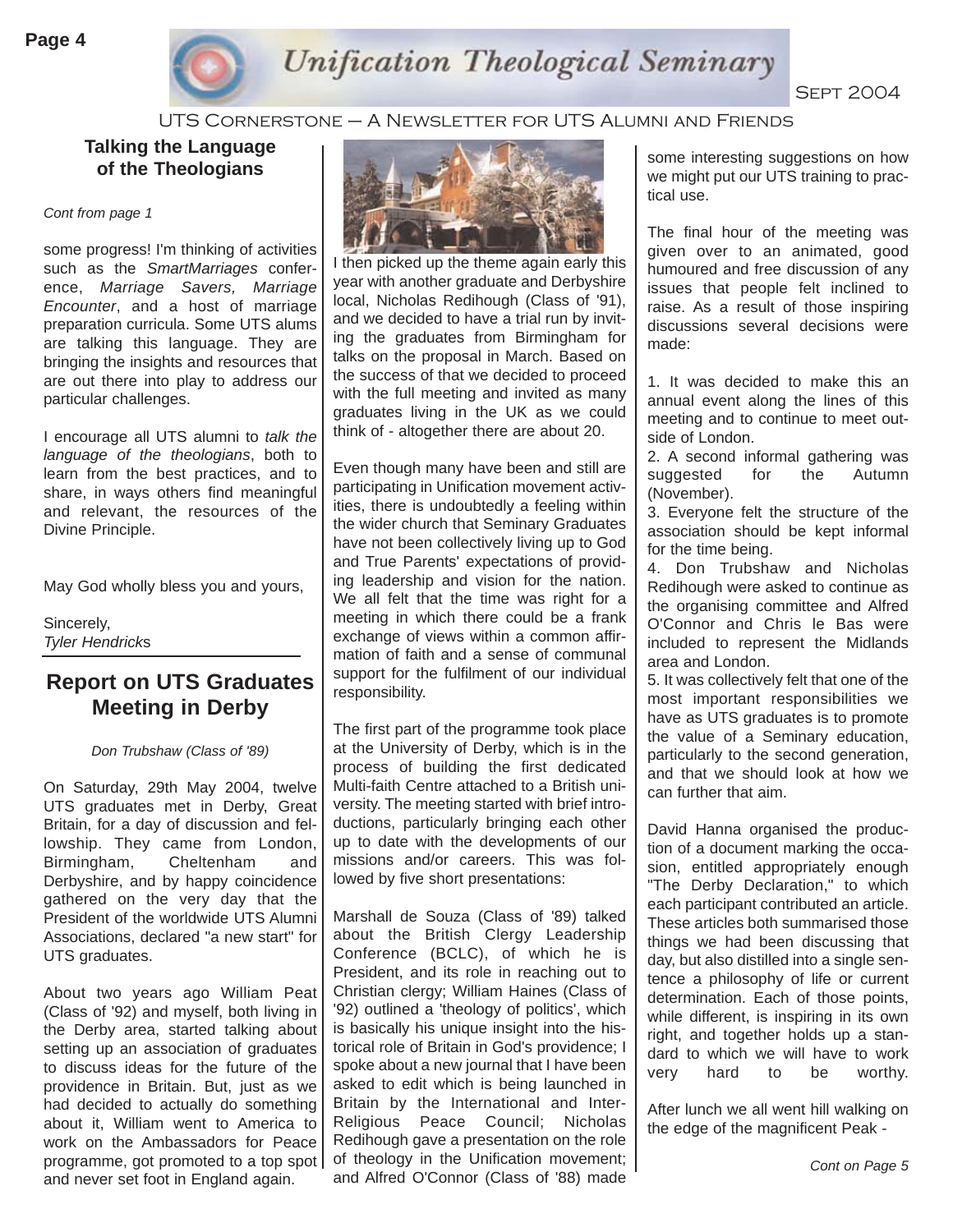

UTS Cornerstone – A Newsletter for UTS Alumni and Friends

## **Report on UTS Graduates Meeting in Derby**

*Cont from Page 4*

District National Park, which provided a cliff-top panorama over some of the beautiful surrounding towns and countryside of Derbyshire. From there we walked down into historic Wirksworth, which is where Richard Arkwright invented the world's first water powered spinning machine in 1769 and powered up the industrial revolution, although now it is just a small sleepy market town. The walk exercised some underused muscles and also gave an opportunity to continue informally the discussions that had taken place in the morning. After tea and cake we all set off homewards.

We all felt that the day was a good start and are now looking forward to next year's meeting. By then we hope to be joined by all the other graduates and, most importantly, to have delivered on these "Great Expectations".

*(see photos and copy of declaration on page 11) You can request a copy of the Derby Declaration by emailing chris@lebas.fsbusiness.co.uk*

## **"Thinking on Top of the Box"**  *By Don Sardella*

Centuries ago, when one of the foremost scientific intellects of all time, Isaac Newton, was asked what factors contributed most to his historical and breakthrough level of success, he answered, (probably paraphrased) "I have stood on the shoulders of giants."

Are we not challenged to do at least the same or better?

We have all heard about thinking outside of the box - I suggest a slightly different take

going forward and beyond- *Thinking on top of the box.*

With lots of love and compassion and with our one time shot on the planet, may I respectfully ask, "How are we going to be a historical change catalyst and make our mark for the Providential good? What is going to be our proverbial footprint in the sand?

Thinking on top of the box-- How can we get, and consistently keep ourselves, on top??

I advocate/suggest a focused and new/fresh look at old/persistent challenges - that we strive towards more innovative and systematic approaches towards bringing forth the Kingdom and a Culture of Love, Heart and Peace.

If you have not done so already, I highly recommend you read what Hyun Jin Nim had said in July 2003, in the last two transcribed speeches from his recently published collection of speeches, Owning the Culture of Heart. I find that his messages speak volumes to what we can do to improve personally / organizationally / Providentially.

Once we have clarified our strategic vision and core values, it always boils down to a matter of consistent, high quality habits, practices and traditions-- right? Ever hear how OUR HABITS CAN PROPEL US TO SUCCESS?

"First we make our habits, and then our habits make us.

Break those habits that can break us. Adopt those practices that will become the new habits that will help us achieve the success we desire.

Our habits are a form of exercise.

The harder we work at something, the harder it is to quit.

The easier it is to do, the harder it is to change.

Our habits are either the best of servants or the worst of masters.



As I am also sure we have all heard at one time or another:

*Sow a thought, reap an action; Sow an action, reap a habit; Sow a habit, reap a character; Sow a character, reap a destiny* 

We are what we continuously learn about and focus on - how very basic - how very true.

To paraphrase a famous quote from Albert Einstein, "the level of thinking that has got us to where we are today is insufficient to address the challenges we now face and are called to master." He also said a version of "if we keep doing the things we have always done, we are likely to get the same results we have always gotten" - "if this train stays on this track, it is likely to end up where it is headed."

In an increasingly challenging, extremely stressful and pain-filled world, how do we effectively engage in such innovation/development/leadership, to help spread the love?

I am hearing a lot of talk these days about sharing best practices - brings to mind a very challenging question that I was recently asked: "*How have you discovered what you know about Leadership and Life Principles*?" I thought that was a good question for me to freshly assess and reexamine my assumptions

In that light, it is also my prayer that we look/keep looking beyond ourselves/our community and synthesizing/integrating well the best of the best from all possible sources into our daily lives, relationships relationships and missions.

We are what we repeatedly do."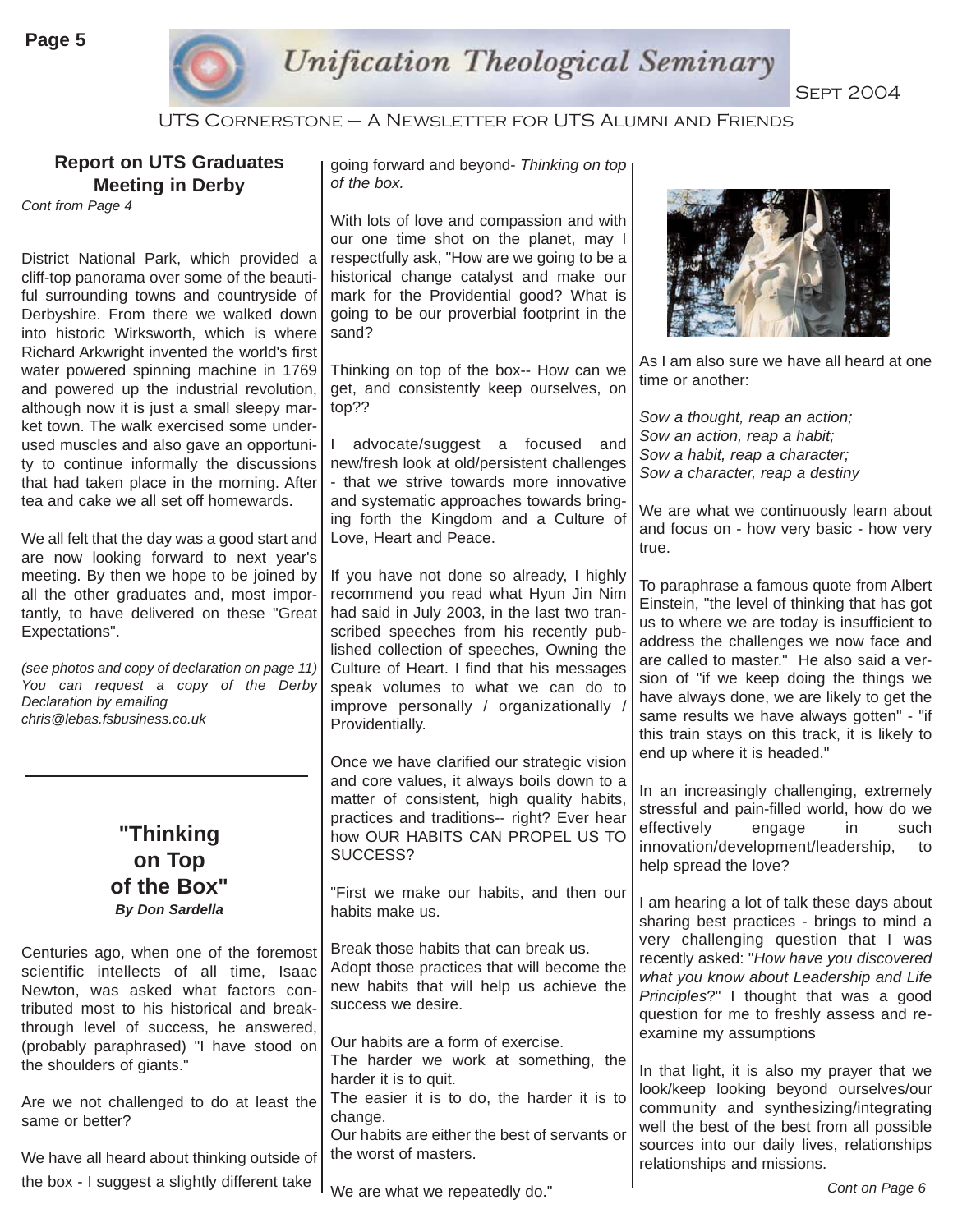

UTS Cornerstone – A Newsletter for UTS Alumni and Friends

#### **"Thinking on Top of the Box"**

*Cont from Page 5*

For those who haven't started this process, I suggest as a starting point some modern day giants (books/tapes/workshops) - not the ultimate list, by any means, but at least a place to jumpstart more resourcefulness on this topic.

1. Franklin Covey's whole curricula of "*Tools for Highly Effective Living*" -- no matter what your theology/philosophy/belief systems/calling/profession. www.franklincovey.com

2. Free Advanced Leadership Training for US Clergy/CEOs of Ministry - for the balance of 2004, you can also bring 5 staff members to their two-day intensives. Their mission is to coach, teach, train and mentor pastors and ministry leaders to accomplish all of their God-directed mandates, to function under a protected anointing, and to preserve their personal lives. This is accomplished through practical application 'how to' instruction and skill development in advanced Chief Executive Leadership principles, methods, processes and systems. (note - can't beat the tuition on this one) www.ministryinstitute.org

3. Got some drive time that could be better utilized? If so, you may want to "*Turn your automobile into a university on wheels*." A few words by author/consultant, Brian Tracy:

"*Listen to audio cassettes in your car. Turn your automobile into a university on wheels. Never let your wheels be turning without your audio cassette player on, pumping rich and valuable ideas into your mind. I've worked with countless people who have played my programs over and over and the programs of others, and they have found it absolutely amazing that later on when they were in a critical situation, the actual words, recommendations, advice, insights just popped into their mind and they didn't even realize that they were being programmed as they drove around. If you are a normal person who drives 25,000 miles a year, you probably sit in your car 500 to 1,000 hours a year. That 500 to*

*1,000 hours a year turned into learning time can make you one of the smartest and most competent people in your field today."*

4. Probably the longest running and most comprehensive audio learning company is the Nightingale-Conant Corporation. Call for a free catalog (800-525-9000) or go to www.nightingale.com. They offer a 30-day money back guarantee, in case you are not satisfied.

What is all this pointing to? I would say, in simple terms, that we could view it as a vitamin supplement to our main Providential meals. And what's one of the biggest challenges that many/most organizations face in today's world? It's a challenge that leads to a major underutilization of the unique talents and creative contributions of their members.

Effective Training and Development is what's missing - it's a recurring blind spot. Taking a page from an old Aesop's fable, organizationally speaking, we continue to kill the goose to get all the golden eggs versus taking care of/growing the goose, thus allowing more/better golden eggs to come. I certainly see signs of progress in this regard and, as they say, the biggest room in the world is the room for improvement.

Is random training and development the answer? No--- it best be designed and focused to help fulfill/expand the purposes of the organization - such as "*creating a culture of true love*" or "*helping people develop a personal relationship with God*" or "*having sustainable resources*" or "*continually improving and developing leaders*."

I find it extremely helpful to keep challenging and asking myself: where am I blind, arrogant and ignorant? These three killers can be fatal and we can't afford to be stopped by any of them. We need to continually ask ourselves - "*where can we learn in a larger/different community and still maintain/fulfill my central focus/calling?*" Also ask, "*what universal principles may I be missing and not fully applying?*" In the spirit of continuous leadership training and development and in the interest of moving towards a version of UTS AA having West Point-like standards, I'd like to offer a couple of my fave quotes:

*"There is no substitute for training. Don't depend on miracles to bring about restoration. We also need training-not random training, but well-planned and practical training."* 

*Reverend Sun Myung Moon, July 8th, 1973, Tokyo, Japan* 

*If Reverend Moon knows anything, he knows that no good comes from mere intentions. Good can only result from personal investment, heartfelt self-sacrifice, and systematic and principled actions.* 

#### *Reverend Chung Hwan Kwak, February 27th, 1999, Hyatt Regency Hotel, Washington, D.C.*

Each of us is challenged to decide what we are going to work on and what's the best way to invest our lives and our leadership - again, enough from me - what do you say??

"*See*" you around the virtual/substantial UTS AA campus.

*Don Sardella, UTS '80 don@leadfromwithin.com*



'Leadership communicates people's worth and value so clearly that they come to see it in themselves.'

*Dr. Stephen R. Covey*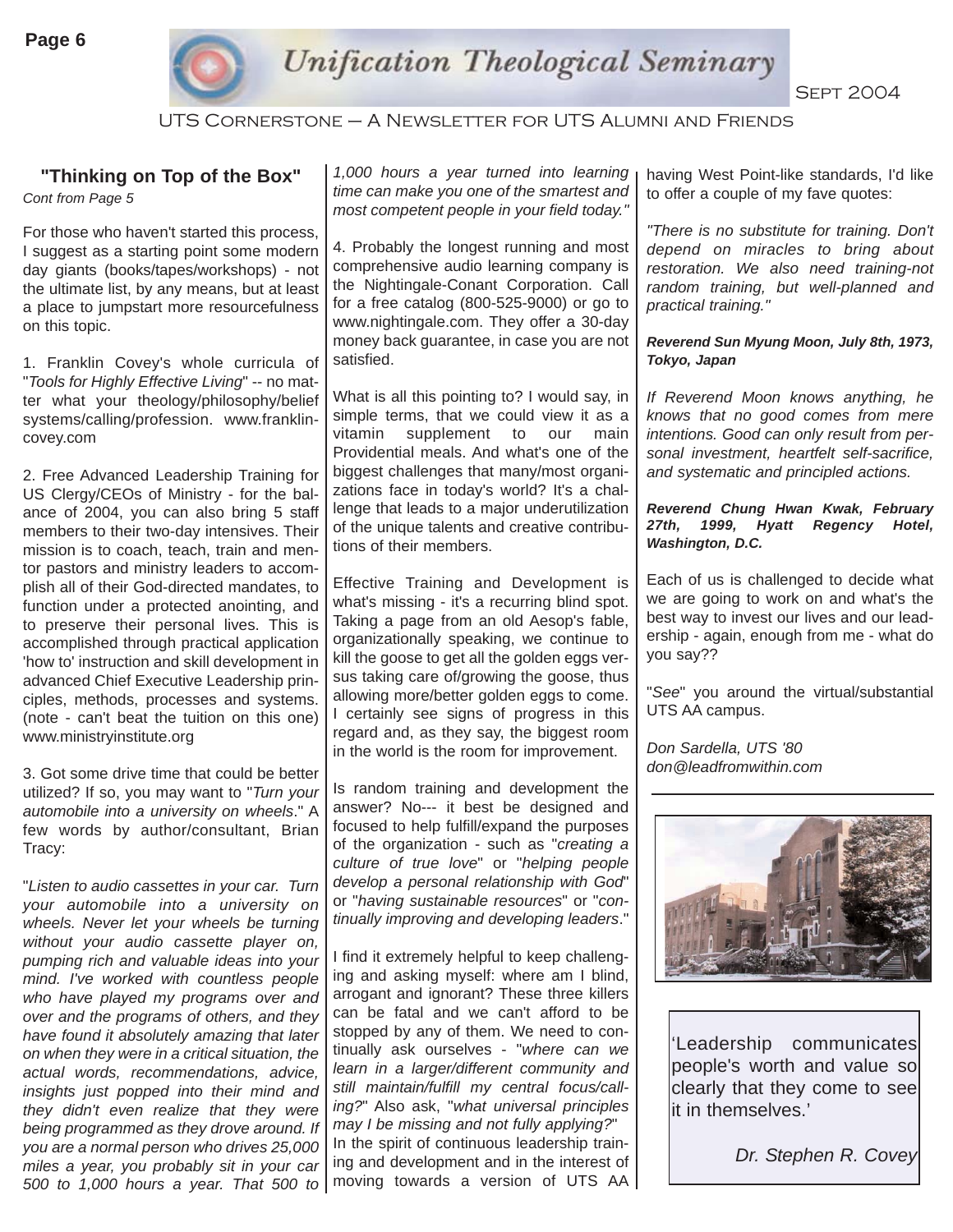

UTS Cornerstone – A Newsletter for UTS Alumni and Friends

## **Graduate Looks Back at Eight Years in Jardim**

*By Michael Gaines*

**I first heard of "New Hope Farm"** in Brazil when I was a student at UTS in 1995. A group of Women's Federation for World Peace members, including a good friend of mine, had gone to Jardim, Brazil. My friend (a 777 couple) told me about Father's dream of transforming this huge amount of land (its circumference is the same as South Korea's) into the new Garden of Eden. I prayed that I would be able to go there.

In 1996 I graduated UTS and Father sent the graduating class to Jardim. He had spoken with the leaders, Washington Times staff and the new graduates the entire night. He left abruptly to catch a plane, but before he left President Shimyo asked Him for directions for the class of '96. Father turned and said, simply "you have spent three years at UTS using your head, go to Brazil for three years and use your body." I rejoiced at the news, but as I looked around faces dropped. We were being sent, literally, into the middle of nowhere (try to find Jardim on a map).

The first three years we "farmed" and eventually helped on the construction of the school, which is now New Hope School and is doing well with over 300 students, both members and non-members. True Parents were there a lot. There was a small house they lived in and the rest of us lived in tents. It is very hot in Brazil, especially if you are doing construction work.

Father held a lottery sometime the second year and we all drew names of towns within the respective radius of "God's Eternal Holy Land," which Father proclaimed the area to be in His "Jardim Declaration." There were 33 cities drawn. A year later we all met with Father in the small house and he told us to pioneer our cities and to buy houses in each of the cities to be used as "cultural centers". The original plan was to first buy "churches," and then build a school and a factory. The idea was that we praise God, educate the mind, and sustain life through the body (via schools and factories), like the pilgrims did when they nection to be made, spiritually and provi-

#### came to America.

Eventually the whole process was seriously complicated by the local politicians, which had originally welcomed True Parents (and who, no doubt, profited from being on the welcoming committee). They became greedy and tried to get money via taxes from the land Father had bought. The remainder of our first seven years here was spent sorting through lots of red tape. Everything has been resolved at this point. So, our first seven years were our indemnity course. We were like children who didn't know better and made mistakes. But now we have been here for almost eight years and we are growing up. Some of the cities are doing well, others continue to struggle, but we all share the original ideal set forth by our Parents of building a substantial Cheon Il Guk, "thus establishing one global nation under God," as the Divine Principle concludes.

In one of our meetings with Father, he foretold that half of us would leave Brazil, which came true. Of the original 33 city missionaries, I counted 15 at our last meeting. We still believe in and uphold the ideals of Interdependence, Mutual Prosperity and Universally Shared Values and are trying to substantiate these ideals daily. Life is difficult here, it's a third world country, but I am finally adjusting to that.

The other day I realized that it has been quite some time since my family has had anything new in the way of clothes. Then I thought of Jesus saying (to paraphrase) "don't worry about what to eat, or what to wear, but focus on the Kingdom of Heaven and all things will be given to you." In that moment I transcended my own limitations and experienced a more eternal reality in keeping with the truth of Jesus saying. The only things eternal are Beauty, Truth and Goodness. All the rest is ephemeral. Our Faith sustains us.

For seven years we have basically endured. I can't honestly say I have any result. It is a small Catholic town that rejects us. However, when I pray, I feel that we are merely conduits for the spirit world. If we were not here there would be no con-

dentially speaking. And I don't worry, I don't know exactly why I don't, but I don't. I first met True Parents in 1976, at the same time a brother from my city in Brazil, named Itaporã, also met True Parents. His entire family joined. He had been studying to be a priest, so when he left to become a "moonie" the entire city was up in arms, and still is. To make a long story short, of his 10 brothers and sisters, 8 have received the Blessing. Two years ago he visited us in Itaporã and told us his story. On July 24th, 2004, all of them came back to Itaporã to give the Registration Blessing to their clan. My wife and I gave the Blessing to 106 people. I am crying as I write this because, after 8 years (the number of return) there is hope, or light at the end of the tunnel, or, at least there is a tunnel.

So, God and True Parents and our hopes and ideals are very much alive here in Itaporã, Brazil. Last year I started painting again, which I haven't done (except briefly at UTS) for over 20 years. I hope to be able, through my art, to begin to make a financial foundation to substantiate Cheon Il Guk, and our mission here (I am getting too old to be going back and forth fundraising to the U.S.!)

So, day-by-day we are creating our own restored Garden of Eden in Brazil, beginning with our family and now reaching out to the clan level.. We will connect this to our True Parents national, cosmic and world level to substantiate God's dream, His Kingdom on Earth and in Heaven. Jesus said, "The Kingdom of Heaven is in your Heart." Father says, "The Kingdom of Heaven is not a place, it is Love." It is in my heart, it is love. We've already registered as citizens of Heaven (Cheon Il Guk), now it's time to substantiate it.

*michaelgaines@douranet.com.br*

to view his paintings please visit *www.gallerymga.blogdrive.com*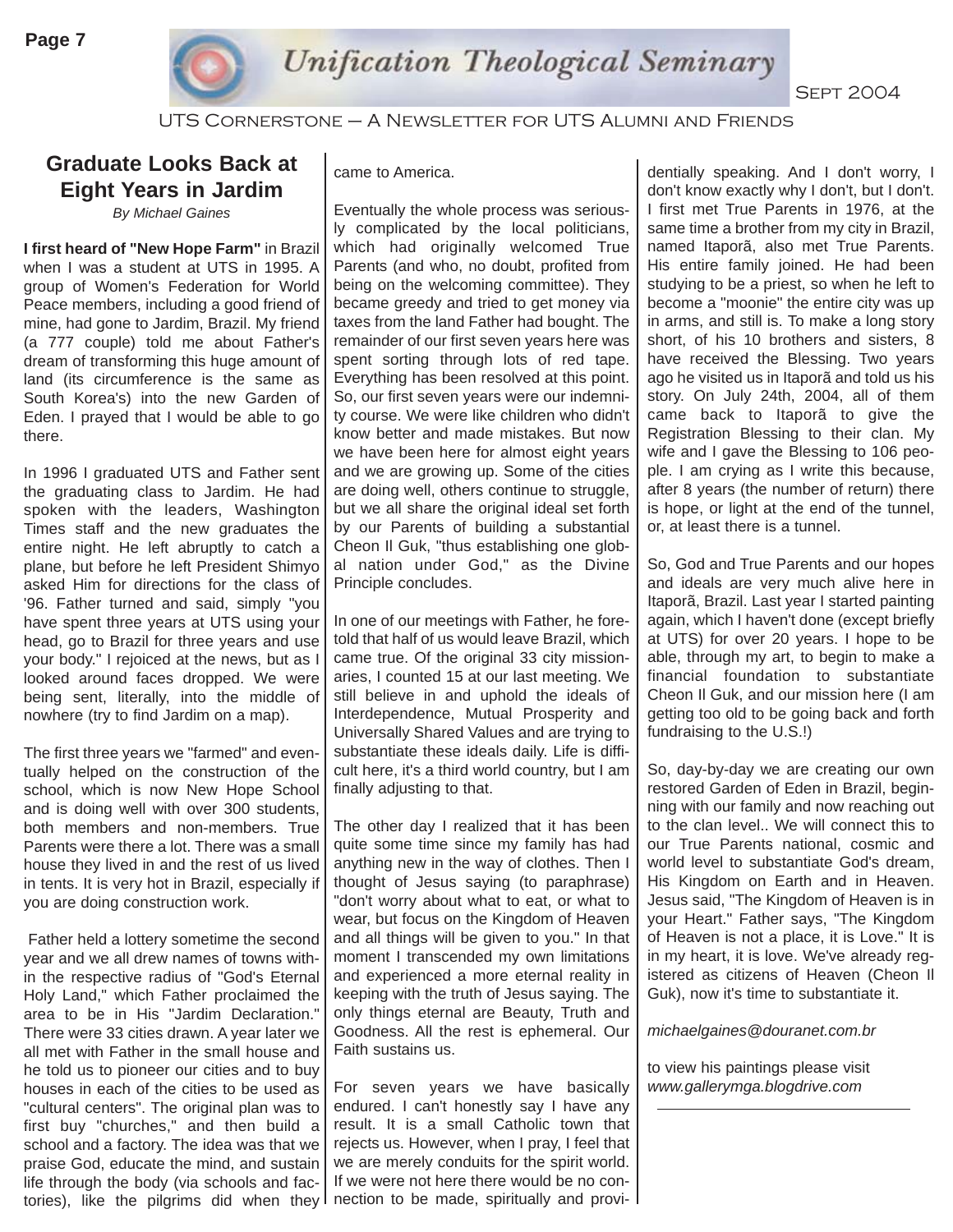

## **Unification Theological Seminary**

**SEPT 2004** 

UTS Cornerstone – A Newsletter for UTS Alumni and Friends

| <b>Alumni Meeting Minutes</b><br>7/6/04                                                                                                                                                                                                                                   | The Extension Center will expand and offer a PhD in ministry<br>under Kathy Winings.                                                                                                                                                                                                                                                                                                                        |
|---------------------------------------------------------------------------------------------------------------------------------------------------------------------------------------------------------------------------------------------------------------------------|-------------------------------------------------------------------------------------------------------------------------------------------------------------------------------------------------------------------------------------------------------------------------------------------------------------------------------------------------------------------------------------------------------------|
| <b>Washington DC/Mid Atlantic Alumni Association</b>                                                                                                                                                                                                                      | Our Discussion, poolside                                                                                                                                                                                                                                                                                                                                                                                    |
| Jim Borer reported on graduation:                                                                                                                                                                                                                                         | We would hope the Board would consult with us before making<br>a decision as to the fate or future of the Seminary. There was a<br>question as to how this communication would take place.                                                                                                                                                                                                                  |
| There were 75 grads, mostly Korean. Thirty new enrollees<br>are expected for September.                                                                                                                                                                                   |                                                                                                                                                                                                                                                                                                                                                                                                             |
| Honorary Masters degrees were given to four Koreans;<br>they had been accepted to the Seminary but were not able<br>to attend because they were subsequently sent to a mis-<br>sion.                                                                                      | Some would like to support the Seminary in offering college<br>degrees that our children could attend and get. (express your<br>opinion--see box below).<br>Communities could sponsor new Seminary students. It would<br>cost around \$1,000.00/month.                                                                                                                                                      |
| A certificate was given to one student for outstanding<br>church leadership.                                                                                                                                                                                              | There was the question of whether the Seminary may have<br>accomplished and finished its mission. The discussion contin-<br>ued that the founder expects us to carry it on. There is a<br>\$3,000,000.00 endowment and the interest is used by UTS. But<br>we are in danger of losing accreditation if we are unstable. Also,<br>upkeep of the property is poor.                                            |
| A MDiv. was given to Yeon Ah Choi Moon, Hyo Jin nim's<br>wife. She had three babies during the five years she<br>attended the Seminary. Jim Borer was very impressed by<br>her overall.                                                                                   |                                                                                                                                                                                                                                                                                                                                                                                                             |
| <b>General News:</b>                                                                                                                                                                                                                                                      | Discussion of Rev. Lee having sponsored Joe Taylor, and now<br>that he is back is Rev. Hong also interested in funding some-<br>one?                                                                                                                                                                                                                                                                        |
| Jaekil Park passed into the spirit world.                                                                                                                                                                                                                                 |                                                                                                                                                                                                                                                                                                                                                                                                             |
| David Carlson moved to the new Cheong Pyeong<br>Seminary in Korea.                                                                                                                                                                                                        | Joe thanked everyone for their support. He went to the<br>Seminary to become more effective in his minister outreach.<br>How do we inspire America to sponsor 4-5 new students each<br>year like Joe? It would make a big difference in the demograph-<br>ics of the Seminary class. The classes are mostly Japanese or<br>Korean now. When Father tells the Japanese to send a certain<br>number, they do. |
| Wayne Hill is no longer teaching ESL.                                                                                                                                                                                                                                     |                                                                                                                                                                                                                                                                                                                                                                                                             |
| The Seminary is hiring Dr. McLean, a Methodist minister<br>known globally for minister development. He will do mis-                                                                                                                                                       |                                                                                                                                                                                                                                                                                                                                                                                                             |
| sion outreach and development.                                                                                                                                                                                                                                            | The Seminary would be more attractive to Americans if grads                                                                                                                                                                                                                                                                                                                                                 |
| Jim Borer reported on the Board meeting:                                                                                                                                                                                                                                  | had an automatic position prepared for them when they gradu-<br>ate - a job. On the other hand, grads should be trained and pre-                                                                                                                                                                                                                                                                            |
| True Father is focusing his resources in Korea now and<br>expects countries like America to take care of its own proj-<br>ects.                                                                                                                                           | pared to pioneer anywhere in the world and be self-sufficient.<br>Father wants 3,000 churches in America by year's end. The<br>Seminary should prepare students for that.                                                                                                                                                                                                                                   |
| There is a concern over how this year's low enrollment will<br>affect the budget and our viability in the eyes of the<br>Accreditation Board. The Board of Accreditors needs a<br>commitment that we will have students and money. There<br>was discussion of whether to: | We don't have paid ministers. Placement is as big a problem as<br>enrollment. You invest two years and then have to make your<br>way. We are all watching to see what happens to Joe now. If he<br>is given a good position, potential students and sponsors both<br>will have hope.<br>David Urban gave a Free Teens presentation to those who were                                                        |
| "Sell some of the property<br>"Lease the whole property and move to NYC<br>"Create a two year collage (Dr. Vang is in support of it                                                                                                                                       | interested.<br>A large group of children enjoyed themselves all afternoon.                                                                                                                                                                                                                                                                                                                                  |
|                                                                                                                                                                                                                                                                           |                                                                                                                                                                                                                                                                                                                                                                                                             |

"Create a two-year college (Dr. Yang is in support of it. Hyun Jin nim is not interested in the two-year college program.)

The Board (including Farley Jones, Hugh Spurgin, Dr. Yang, and Mike Jenkins), will decide what to do.

If you go to www.uts.edu there is a banner for a survey being taken to see if there is a demand for an undergraduate college at UTS.

*What Do You Think?*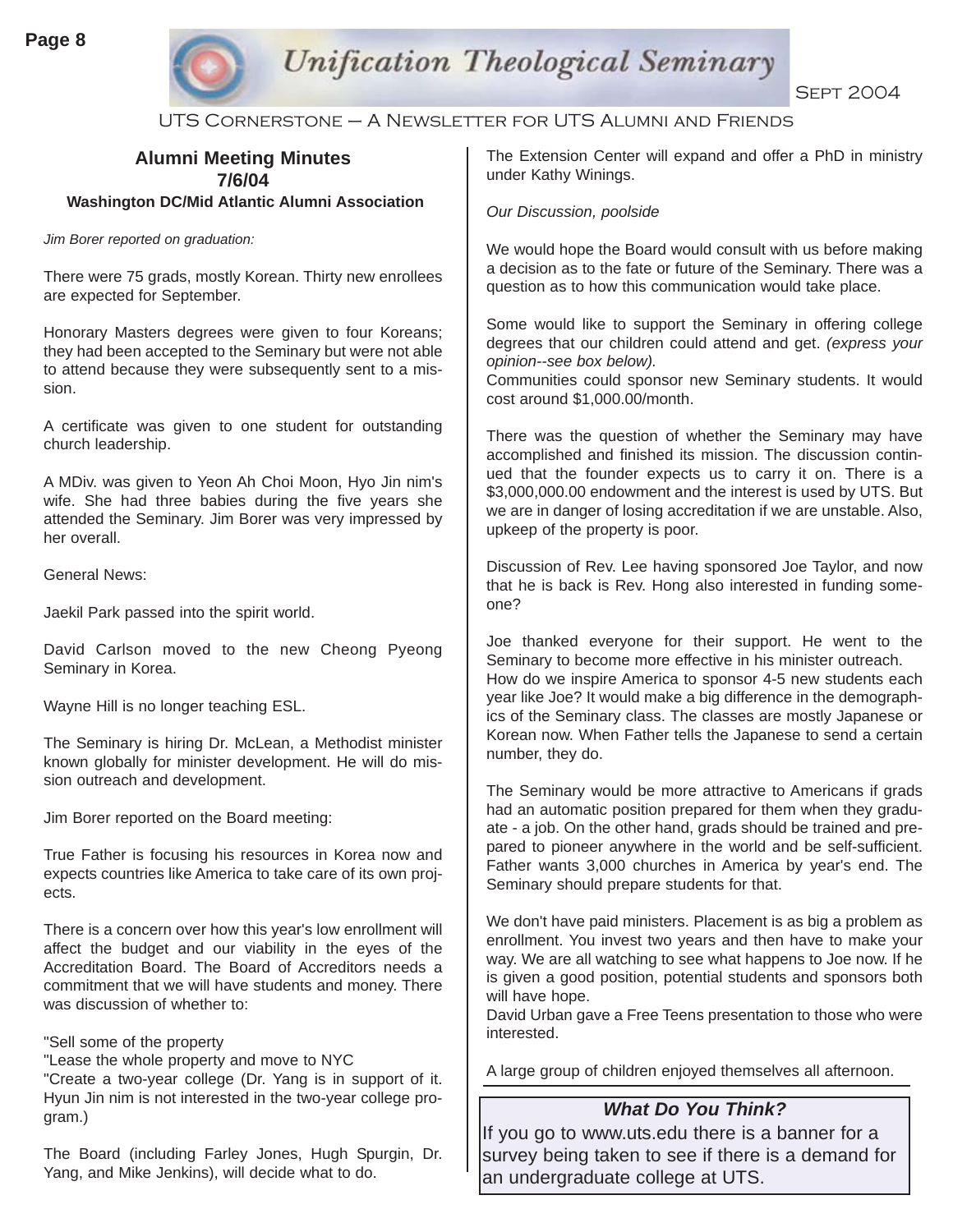

#### UTS Cornerstone – A Newsletter for UTS Alumni and Friends

## **Is it Alumni Relations and Development, or is it Development and Alumni Relations?**

*By Robin Graham*

**In the June issue** I presented vision and mission statements for alumni relations and development. In the area of Alumni Relations, *the vision is:* 

*A community of alumni and friends of UTS who exemplify the heart of God in action.* 

#### *And the mission:*

*To maintain a lifelong commitment to the success of each alumnus and alumna of UTS.*

Like many of you, I know that if people care about me then I tend to also care for them. UTS, our alma mater or "nourishing mother" is learning that motherhood is not merely a position, but is also an activity.

The administration and staff are continuously discovering that when UTS takes care of others, then the "others" respond in turn. This is the kind of simple truth that the best seminaries seek to impart to their students. As a place of learning UTS is constantly challenged to adapt and redefine itself, to provide the leadership that recognizes the value in others. UTS is challenged to discover what motivates each person to excel, and then to find ways to encourage and develop that excellence.

If you have had a good experience of the "nourishing mother" whilst studying at UTS and after graduation, then there has been success. If you have, instead, experienced some neglect, or the feeling of being undervalued, then UTS has been handed an opportunity to change and learn. It is also an opportunity for those feeling underappreciated. There is always choice, and in the course of filling our lives both spiritually and materially, we can each grow the capacity to forgive as well. Most families seem confronted with similar predicaments. In order to move forward there needs to be a generosity of spirit which releases the potential in both ourselves and others.

To get an insight into the forward direction of UTS, I invite the alumni to read the UTS strategic goals. Personally, I think that the best of Christianity and Unificationism uncovers the simple truth of living with others in mind, and caring for them. This is not a simple task. There is a saying that "the road to hell is paved with good intentions". Intention is never enough. Deliverables are the key. UTS has a responsibility to improve itself, to constantly expand the academic capacity, the organizational capacity, and the spiritual capacity that enhance the learning experience of each student. This responsibility does not end at graduation; there is a constant duty to nourish the alumni in spirit, in heart, and in mind. To continue being the premier graduate school for the Unification Movement, and to become a pre-eminent school of leadership and transformation, UTS has made and continues to make a commitment to change. It has to adapt and mature.

#### **Challenging Circumstances**

There are, however, many challenging financial circumstances that add further obstacles. There is talk of survival. This is not a very inspiring scenario. One lens to look through is that of growth. Of course the simple snap-shot of growth is an increase in the number of UTS students, and that would be welcome. Sustainable growth, on the other hand, needs the right ingredients and the right balance. Sustainability depends upon on relationship. With caring and committed relationships, opportunities for growth emerge. I think the alumni can be the source for this kind of investment. There is a wealth of experience amongst the alumni, and UTS needs that experience. UTS the institution needs that experience, but also UTS, the worldwide community.

It takes authentic relationship. Reliable, dependable, realistic, faithful, true, bona fide, real, genuine, relationship. Where there is no relationship let the alumni make a commitment to create one. Where there is already a relationship let the alumni seek to improve it. As Director of Alumni Relations I am creating several forums. One is the E-Cornerstone (in its nth incarnation). Another, coming this fall, will be the alumni web site at www.uts.edu. There will also be alumni meetings throughout the **Cont on Page 10** Cont on Page 10

North-East USA in September, October and November. I am aware that the Washington DC Alumni Association holds regular get-togethers (see report in this issue). Alumni are always interested in each other, so let E-Cornerstone know if you are planning an event in your area, and send in a report.

#### **The Proverbial Bottom Line**

Though I find team building and partnership essential, there are some who will be asking about the proverbial bottom line. At the beginning of 2004, as Director of Development, I wrote as a vision statement:

In the area of Development *the vision is*: *God is abundant. He created the world and remains faithful. In a reciprocal expression of faith and love, the alumni and friends of UTS give of their time, talents and treasure to reveal the Kingdom of God on Earth.*

#### *And the mission:*

*To harness the resources needed to support UTS education, maintaining faith, spiritual growth, and effective stewardship at the core of development and fundraising.*

The vision sees the alumni as stewards of God's abundant spiritual and material wealth, and actors who play a major role in affirming the continuous investment that God makes in the human family. It requires a confidence in God's faithfulness.

Similarly, there is a need for confidence in the here-and-now. Building upon the ties that are being forged and re-forged between UTS and alumni, there have to be clear benefits. Each stakeholder has different (and limited) amounts of time, talent and treasure to invest. Just as in any investment there is return and risk. There are questions of profitability and loss. A changing management culture at UTS is clarifying areas of responsibility and the need for accountability. UTS is stepping up to prove that it is a good steward of each stakeholder's investment.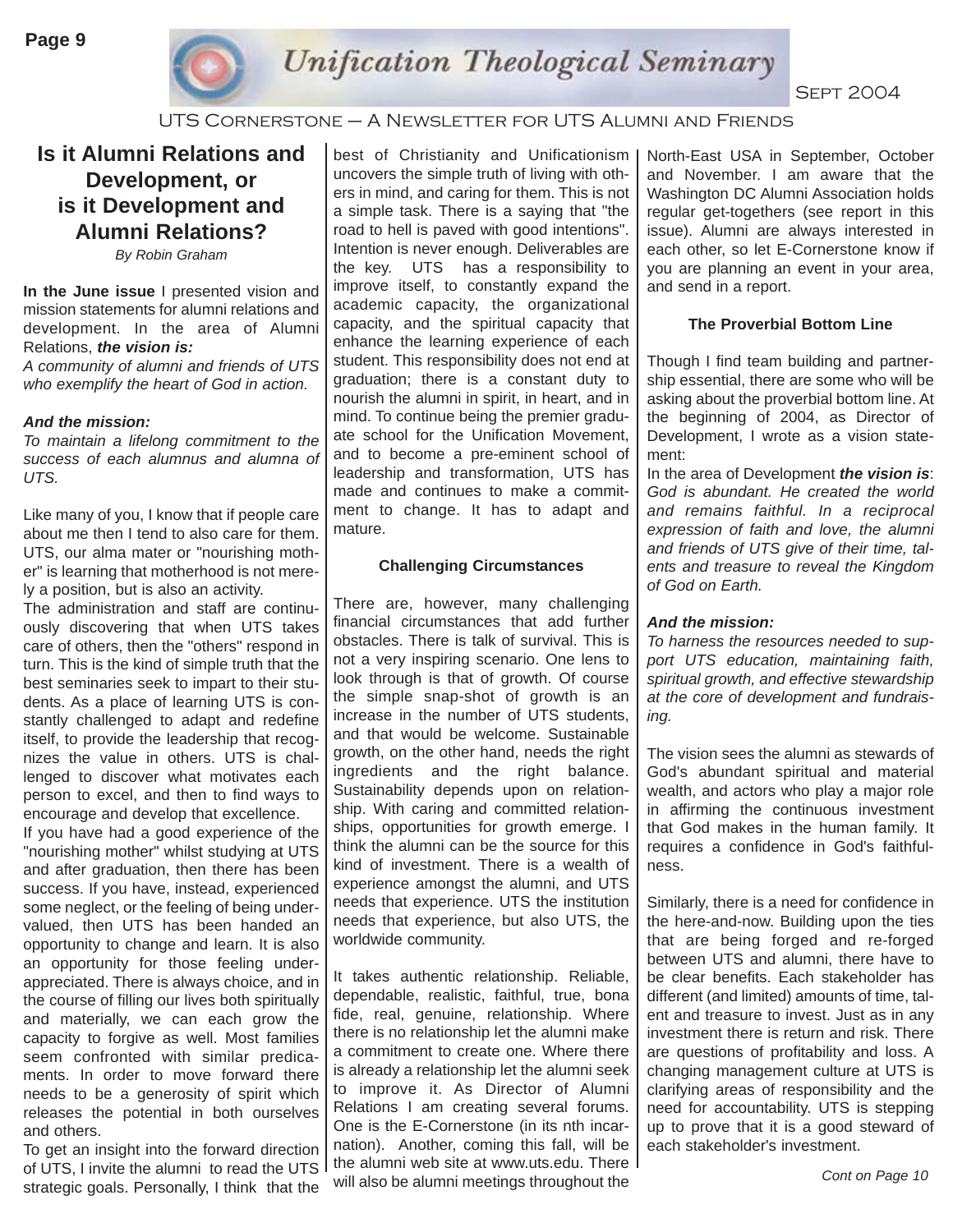

UTS Cornerstone – A Newsletter for UTS Alumni and Friends

## **Alumni Relations and Development**

*Cont from page 9*

Each year the UTS administration reevaluates the ongoing UTS strategic plan. There are new Board of Trustee members who have experience in financial management and business to help oversight, and more are being cultivated. Also, the newly appointed financial controller has significant professional qualifications that include many years of investment, audit and budget experience. UTS is responding to the call that stewardship and management are key competencies needed by seminary graduates, and that UTS has a responsibility to lead by example.

Stewardship is not limited to careful use and management of money. It also means valuing each and every contribution made. This may be volunteer time, or giving a talent or skill to support UTS and the community. A visiting friend (not an alumnus) recently volunteered to help with database management, an incredible value. UTS is learning how to take each alumni (or friend's) investment and leverage it creatively. In a center for spiritual education, creating value is an essential part of leadership development

Alumni financial giving is often seen as an indicator of a successful institution. Like many of you, I have researched colleges for my children's education. I often check for the % of alumni who give. I figure that if the alumni support the college, then the college must be doing something good. Based on that, I have decided to put out a challenge to the UTS alumni that we aim to match one of the top leadership colleges in the nation.

The Founder of UTS has said that it ought to be the West Point of seminaries. At USMA West Point the average alumni giving is 32%. If you prefer to take a different measure, then The Association of Theological Schools (ATS) maintains data on member theological schools in the USA and Canada. Though not a member, UTS has sent representatives to ATS conferences for several years. Please look at the website www.ats.edu (Annual Data Tables

#### 2003-2004).

Specifically, I am asking 130 alumni to give by the end of September. It does not get us even close to the 32% challenge. It is closer to 10%, but it is a start and gets the relationship moving. Obviously, any amount of giving is appreciated. I have a challenge that alumni try to make a gift of \$200 per year. I know that many are able to give more. The greater the investment that is made by the alumni, the more the voice of the alumni will influence the direction of UTS.

#### *The Larger Vision*

The larger vision is that "alumni and friends of UTS give of their time, talents and treasure to reveal the Kingdom of God on Earth." UTS will continue to educate and prepare new students to fulfill that vision. Your support continues to make that possible.

I have learned through my business ventures that results are a reflection of the quality of investment. The two are very closely tied. I also trust that successful funding comes when the culture is stimulating, embracing, and rewarding. That is a challenge, but UTS is taking steps in the right direction. Good Relations=Good development.

*alumni@uts.edu and Robin2100@aol.com*

## **Ask Robin**

*What does it takes to get a bona fide masters degree from UTS for all those who graduated before accreditation?* 

> *Steve Henkin Lanham, MD Class of 80*

For those who graduated before we got our accreditation from New York State (1986) there is some good news. It has taken some time to reach an agreement with the State Education Department (SED) about the conferral of degrees on students in your situation. At this point, the SED has

approved awarding transfer credit "as merited and appropriate" for the course work you did previously at the Seminary and apply them to a Master's Degree. However, you must complete all current degree requirements, which are quite different from when you were at Barrytown.

Ute Delaney, our Registrar, has done close to 100 evaluations for students (seven have successfully upgraded) in this situation and the requirements varied from no additional courses to 10 additional courses. The majority of evaluations were at 4 or 5 courses needed. In order to determine how much or how little work you have to do to get your degree, send a request for an evaluation to Ute, with your signature. Include your current address, and be sure to include the name under which you attended UTS.

A few pointers: There are usually more courses to take when trying to complete a Divinity degree as compared to a Religious Education degree. Therefore, some graduates choose to pursue an RE degree, even though they originally had a Divinity diploma. The crucial courses missing are usually: Korean (two courses), one or two denominational courses, Field Education for the years when there was none given at UTS, 3 to 6 credits for a concentration, and for the Divinity degree the courses "Worship and Liturgy" and "Church Growth". Additionally, if the student received a grade of "C-" or lower in a core course, he/she will be required to repeat the course (this is because the SED wants us to consider the old credits as transfer credits).

#### **Send requests to:**

*UTS Registrar, Ute Delaney, Unification Theological Seminary, 30 Seminary Dr., Barrytown, NY 12507*